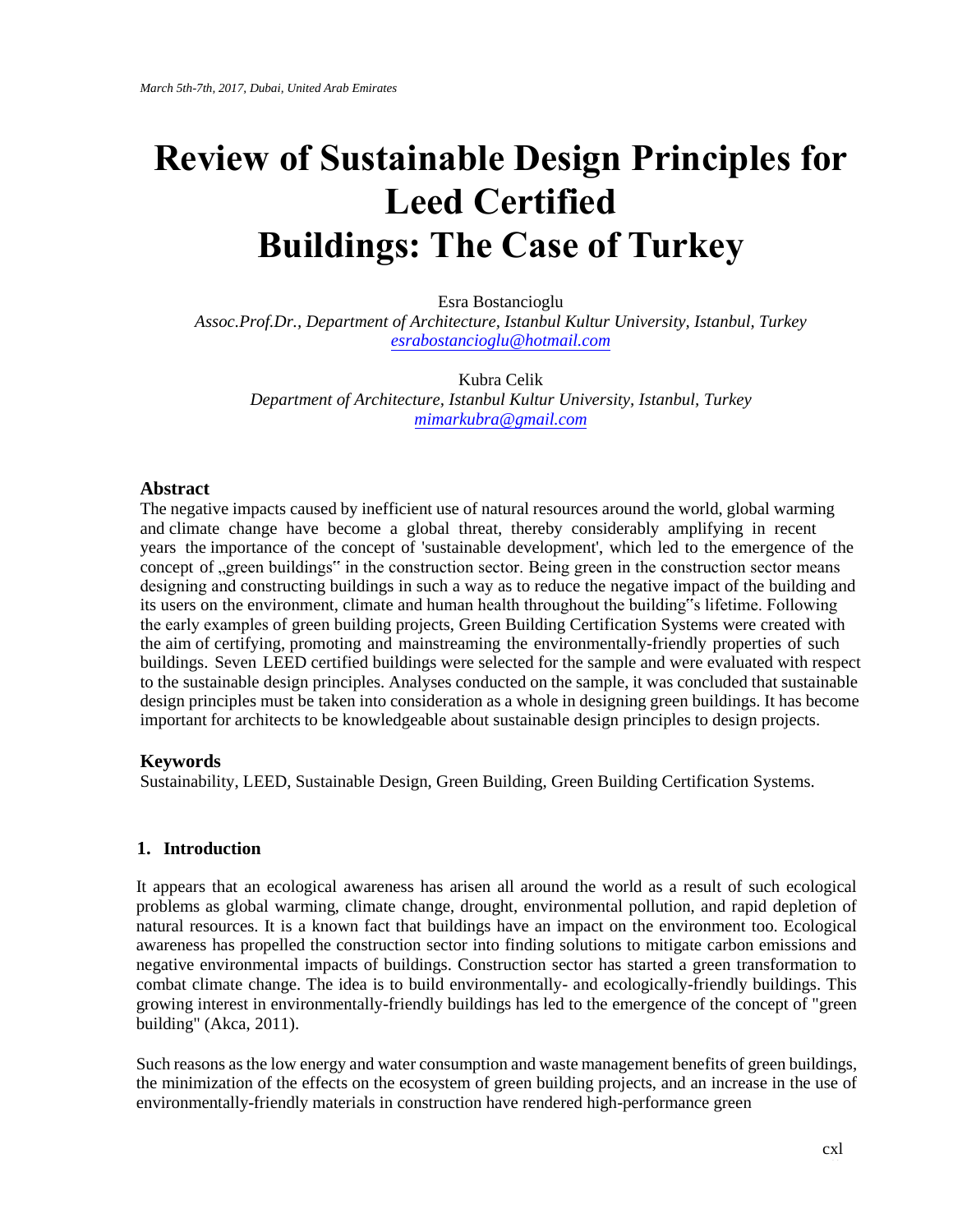buildings attractive in the eyes of investors. Certification systems have played an active role in the expansion of green buildings and in the tangible identification of building performance. Becoming more and more widespread all around the world, Green Building Rating Systems have created a new approach and a new sector. BREEAM (England), LEED (U.S.A.), Green Star (Australia), CASBEE (Japan), SBtool (Canada) ve DGNB(Germany) are common systems.

One may encounter many recent articles relating to sustainable design and certification systems in a review of the literature. However, it has not been possible to find studies that look into the buildings specifically in terms of certification criteria and sustainable design criteria regardless of the type of the building. The objective set by this study is to look into the LEED-certified buildings in Turkey, LEED being the most widespread of the green certification systems; to assess the sampled buildings in terms of sustainable design criteria; and as a result, to enhance the contribution to the design process of the architect, who is the most important member of the design team.

## **2. Design Principles for Sustainable Buildings**

Sustainable design should be regarded from a perspective of ensuring a healthy cycle within the naturehuman/society whole. Sustainable design takes into account climatic characteristics and includes a series of physical criteria which start with the positioning of the building and the building design layout, and go on to include the form of the building, spatial organization, materials selection, sanitary fittings, appropriate vegetation, etc. (Tonuk, 2001).

Tonuk (2001) lists design principles in ecological architecture as follows:

- Minimize damage to natural resources in design and use of built environment,
- Position the building in a way that is appropriate for the existing topography and respectful of the soil, water, air, and existing green texture,
- A design that is compatible with nature, climatic conditions, and topographic characteristics,
- $q$
- Design the circulation elements and bathrooms as much in the northern direction as possible in the horizontal design of functional space groups,
- Take into consideration ecological principles with respect to both horizontal distribution and vertical distribution,
- Ensure that the design allows for flexibility and variability and that spaces are multifunctional,
- Designs that utilize solar power,
- Develop design principles for smart buildings, which is an interdisciplinary design study area where modern technology is predominantly used (Tonuk, 2001).

Krusche, Gabriel, and Althaus (1982) summarize the points to consider in ecological design as follows:

- Positioning of the building, building design approaches, the form of the building, building design layout, the organization of spatial programmes and functions, material selection, sanitary fittings, and goal-oriented vegetation should be rational in terms of the environment and energy issues,
- Minimize use of energy and scarce resources in the construction and use of the building,
- Rational use of natural environmental systems (utilizing solar power, natural air conditioning, green cover, etc.),
- Minimize pollution of the soil and water resources by thermal, liquid, and solid waste,
- Protect and increase in quantity and variety the flora and fauna potential in the region,
- Seat the building in a way that would minimize the damage to the natural environment, and therefore create a healthy residential and work environment (Krusche et al., 1982).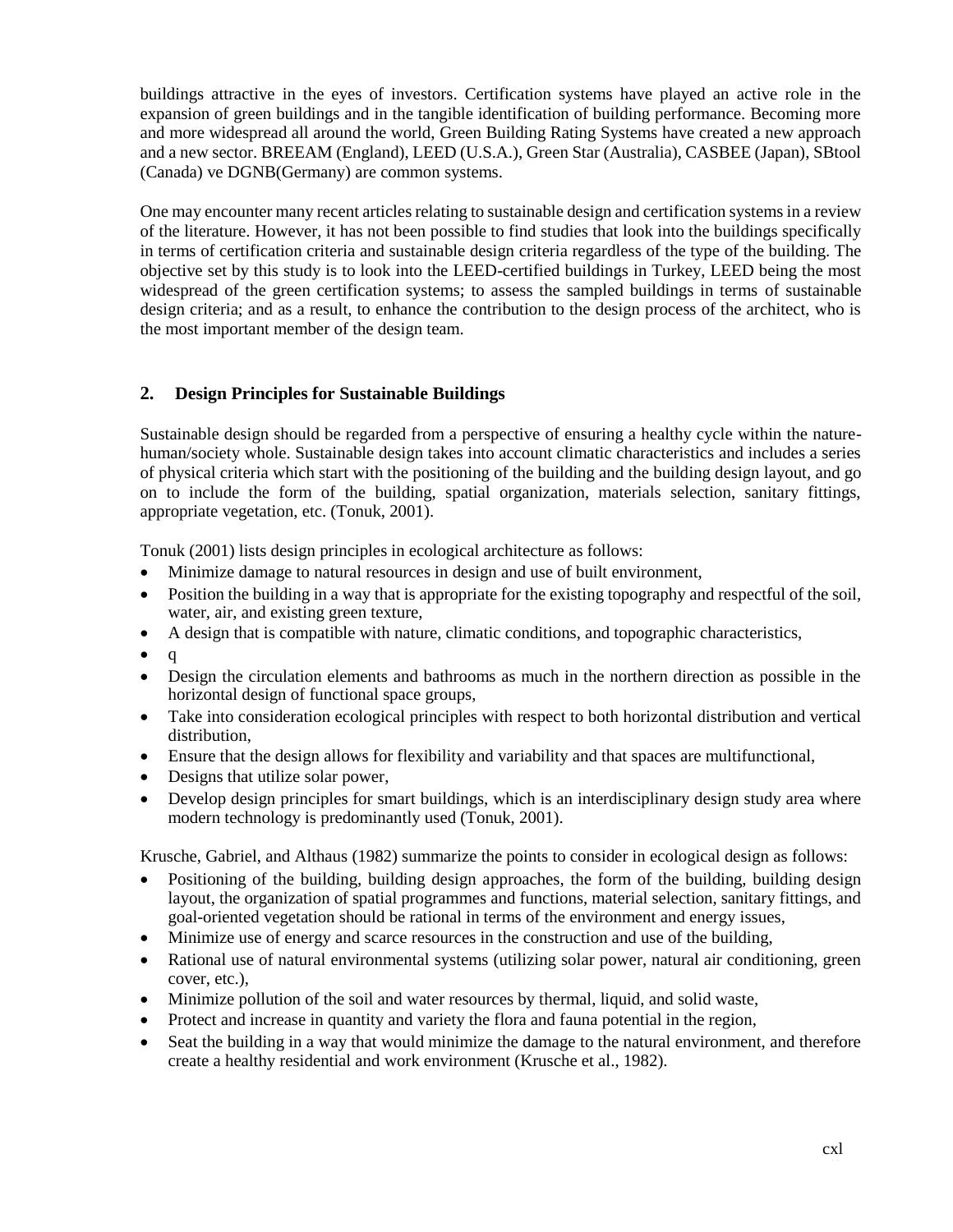According to CEDBIK (Turkish Green Building Council), which has made important contributions to the improvement of the Turkish construction sector in light of sustainable principles, green buildings, which appear in many names including eco-friendly, green, and environmentally-friendly buildings, are buildings that are compatible with nature, and which are designed in a holistic manner and in a socially and environmentally responsible way, with the design process starting from the selection of the site on which the green building is to be built and covers the whole lifecycle of the building. ÇEDBİK further defines green buildings as compatible with climatic characteristics and the specific conditions of their environment, consuming only as much as they need, making use of renewable energy resources, promoting the use of natural building materials that do not produce waste, and being sensitive to the ecosystem (Tonguc, 2012).

Contributing to the mitigation of the environmental impacts of buildings, certification systems guide design professionals in the production process and in the implementation. These certification systems have been developed by green building associations and certain research institutions so as to support sustainable building design (Yavasbatmaz, 2012). The general objective of these systems is to mitigate the environmental impacts of buildings and construction activities in a lifecycle approach. Having been developed for the conditions of the countries they have originated in, these models can now also be implemented in developing countries directly or after necessary adjustments. The subjects that are common to BREEAM, LEED, and CASBEE green building certification systens are sustainable sites, water conservation, indoor air quality, selection of appropriate materials and building elements, water efficiency, and energy and atmosphere (Tonguc, 2012).

Yavasbatmaz (2012) and Tonguç (2012) categorize sustainability into economic, ecological, and social/cultural sustainability components. However, these three components are not separable and function as a whole. That is why one criterion can be included in multiple components. However, in this study, each criterion has been classified in accordance with the component with which it most associated. Classification for sustainable design principles are indicated in the Table 1.

## **Review of Sustainable Design Principles for Leed Certified Buildings in Turkey (Case Study)**

Seven LEED-certified buildings in Turkey have been selected for examination in the study. Distribution of LEED-certified buildings in Turkey has been taken into consideration in the selection of the buildings. Hence, two Platinum Certified New Buildings, four Gold Certified New Buildings, and one Silver Certified New Building have been examined. These buildings are; Erke Green Academy, Eser Holding Headquaters, Sabancı University Nanotechnology Center, Sisecam ARGE Building, Basf Dilovası Management Building, Ozyegin University Engineering Building and Li-Fung Center. The objective of the study is to assess the selected buildings in terms of ecological, economic, and socio-cultural sustainable design principles, and as a result, enhance the contribution to the design process of the architect, who is the most important member of the design team.

Sustainable design principles need to be observed in all stages of the building, starting with design, continuing with construction and use, and ending with demolition. Sustainable design principles cover a wide array of matters including the building site, the climate of the region, the position of the building and its compatibility with the environment surrounding it, storey height and number, size of storey spaces, ventilation and lighting systems, load-bearing system, construction materials to be used, construction methods, the aesthetic qualities of the building, etc. In this context, for ecologically sustainable design, sustainable sites, water use efficiency, energy and atmosphere, materials and resources should be put at the forefront; for economically sustainable design, efficient use of resources and low costs of use from design till demolition should be at the foreground; and for socio-culturally sustainable design, indoor life quality and innovation and design process should be focused on.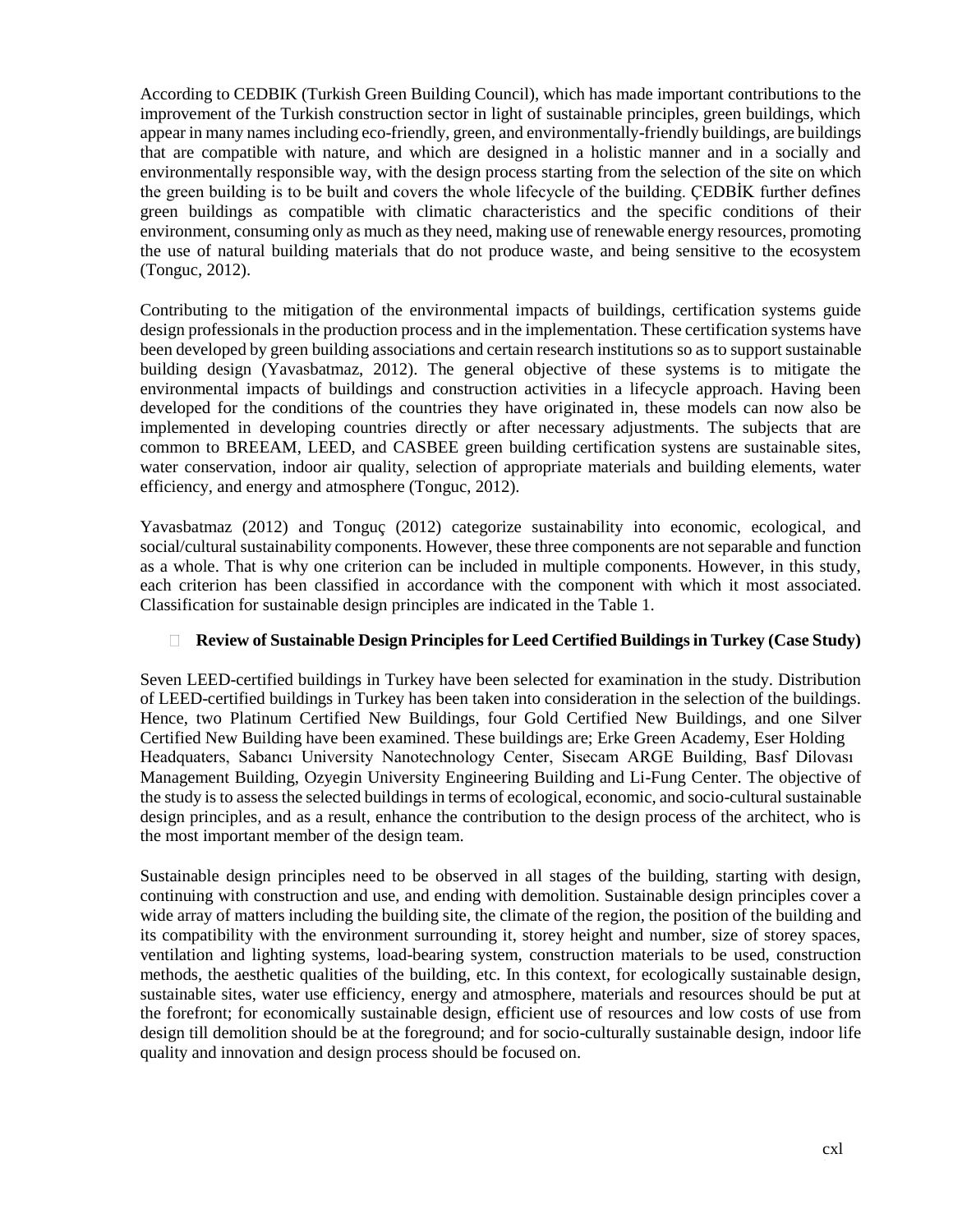|                       | <b>Measures</b>         | <b>Methods</b>                                                                                                                                |  |
|-----------------------|-------------------------|-----------------------------------------------------------------------------------------------------------------------------------------------|--|
|                       |                         | Compatibility with topography.                                                                                                                |  |
|                       |                         | Site selection in accordance with residential density.                                                                                        |  |
|                       |                         | Creation of transport and car park systems.                                                                                                   |  |
|                       | <b>Sustainable</b>      | Reducing heat island effect.                                                                                                                  |  |
|                       |                         | Compatibility with landform.                                                                                                                  |  |
|                       | <b>Sites</b>            | Effective use of building spaces.                                                                                                             |  |
|                       |                         | Improvement of urban sites.                                                                                                                   |  |
|                       |                         | Protection of natural habitats.                                                                                                               |  |
|                       |                         | Protection of fertile soil.                                                                                                                   |  |
|                       | <b>Water Use</b>        | Use of water-efficient fittings and equipment.                                                                                                |  |
|                       |                         | Selection of plants that require little water and care in landscape design.                                                                   |  |
|                       | <b>Efficiency</b>       | Reuse of waste water and rainwater.                                                                                                           |  |
|                       |                         | Use of solar cells in electricity generation.                                                                                                 |  |
|                       |                         | Use of sunlight in lighting.                                                                                                                  |  |
|                       |                         | Use of solar collectors in water heating.                                                                                                     |  |
|                       |                         | Use of wind energy in ventilation and cooling.                                                                                                |  |
|                       | <b>Energy</b> and       | Selection of energy-efficient construction materials.                                                                                         |  |
| Ecologic              | <b>Atmosphere</b>       | Selection of local materials.                                                                                                                 |  |
|                       |                         | Use of light coloured construction materials for façades.                                                                                     |  |
|                       |                         | Use of high-performance joinery and glass.<br>Energy efficiency by means of effective insulation systems.                                     |  |
|                       |                         | Establishment of systems for the building to self-power.                                                                                      |  |
|                       |                         | Procurement of construction materials from the near environment.                                                                              |  |
|                       |                         | Use of standardized construction materials that do not cause health problems or pollution.                                                    |  |
|                       |                         | Development of a material management plan to prevent resource loss and waste creation.                                                        |  |
|                       | <b>Materials and</b>    | Selection of recyclable and reusable construction materials.                                                                                  |  |
|                       | <b>Resources</b>        | Use of quickly self-renewable construction materials.                                                                                         |  |
|                       |                         | Selection of construction materials that are economical, aesthetically pleasing, high-erformance                                              |  |
|                       |                         | and that have a producer's warranty and user satisfaction certificate.                                                                        |  |
|                       |                         | Avoiding the use of construction materials whose production may have damaged the ecosystem.                                                   |  |
|                       |                         | Establishment of transport axes.                                                                                                              |  |
|                       |                         | Devising alternative transport paths and car parks.<br>Minimization of car park areas.                                                        |  |
|                       | <b>Transport</b>        | Designing bicycle parks and pedestrian crossings.                                                                                             |  |
|                       |                         | Prioritization of easy and safe public transport vehicles.                                                                                    |  |
|                       |                         | Prioritization of the use of high-capacity, low carbon emission service vehicles.                                                             |  |
|                       |                         | Design of the width and length of the building taking into consideration climatic data.                                                       |  |
|                       |                         | Reduction of the size of the exterior surface of the building.                                                                                |  |
|                       | <b>Building Form</b>    | Designation of the storey height of the building to capitalize on natural lighting.                                                           |  |
|                       |                         | Designation of the number of storeys in the building taking into consideration the users of the                                               |  |
|                       |                         | building.<br>Design of the indentations in the building form for shading purposes.                                                            |  |
|                       | <b>Efficient Use of</b> | Ensuring resource efficiency through the use of recyclable construction materials.                                                            |  |
|                       | <b>Resources</b>        | Selection of construction materials with long-term usability.                                                                                 |  |
|                       |                         | Allowing variable and flexible spatial designs through the use of mobile elements such as                                                     |  |
|                       |                         | replaceable mobile panels.                                                                                                                    |  |
|                       | <b>Spatial</b>          | Designing accurately oriented transitional spaces to make appropriate use of sunlight.                                                        |  |
|                       | Organization            | Allowing for designs that can change in line with future needs through modular designs.                                                       |  |
| Econom                |                         | Standardization of construction elements and details.                                                                                         |  |
|                       |                         | Use of wide windows on façades that could make the best use of natural lighting and use of                                                    |  |
|                       |                         | narrower windows on façades in the prevailing wind direction.                                                                                 |  |
|                       | <b>Building</b>         | Greening of façades and roofs.                                                                                                                |  |
|                       | <b>Envelope</b>         | Designing solar control equipment in line with the type of glass to be used, the orientation and site                                         |  |
|                       |                         | of the building.                                                                                                                              |  |
|                       |                         | Optimum level of insulation on the roof, walls and coverings.                                                                                 |  |
|                       | Low Cost of Use         | Reduction in costs by ensuring energy and resource efficiency in production.                                                                  |  |
|                       |                         | Choosing local construction materials, hence lowering costs for transport to the construction site.<br>Economic design through cost analysis. |  |
|                       |                         | Establishing appropriate comfort conditions in interior spaces.                                                                               |  |
|                       | <b>Interior Space</b>   | Ensuring interior air quality.                                                                                                                |  |
|                       | <b>Life Quality</b>     | Avoiding construction materials containing toxic substances.                                                                                  |  |
| <b>Social/Cultura</b> |                         | Prevention of air pollution.                                                                                                                  |  |
|                       |                         | Establishing a visual contact with the outdoor environment.                                                                                   |  |
|                       | <b>Innovation</b> and   | Designing buildings that use little energy in construction and operation.                                                                     |  |
|                       | <b>Design Process</b>   | Designing buildings that make efficient use of interior spaces.                                                                               |  |
|                       |                         | Taking into consideration climatic data in design.                                                                                            |  |

# **Table 1: Principles of Sustainable Design**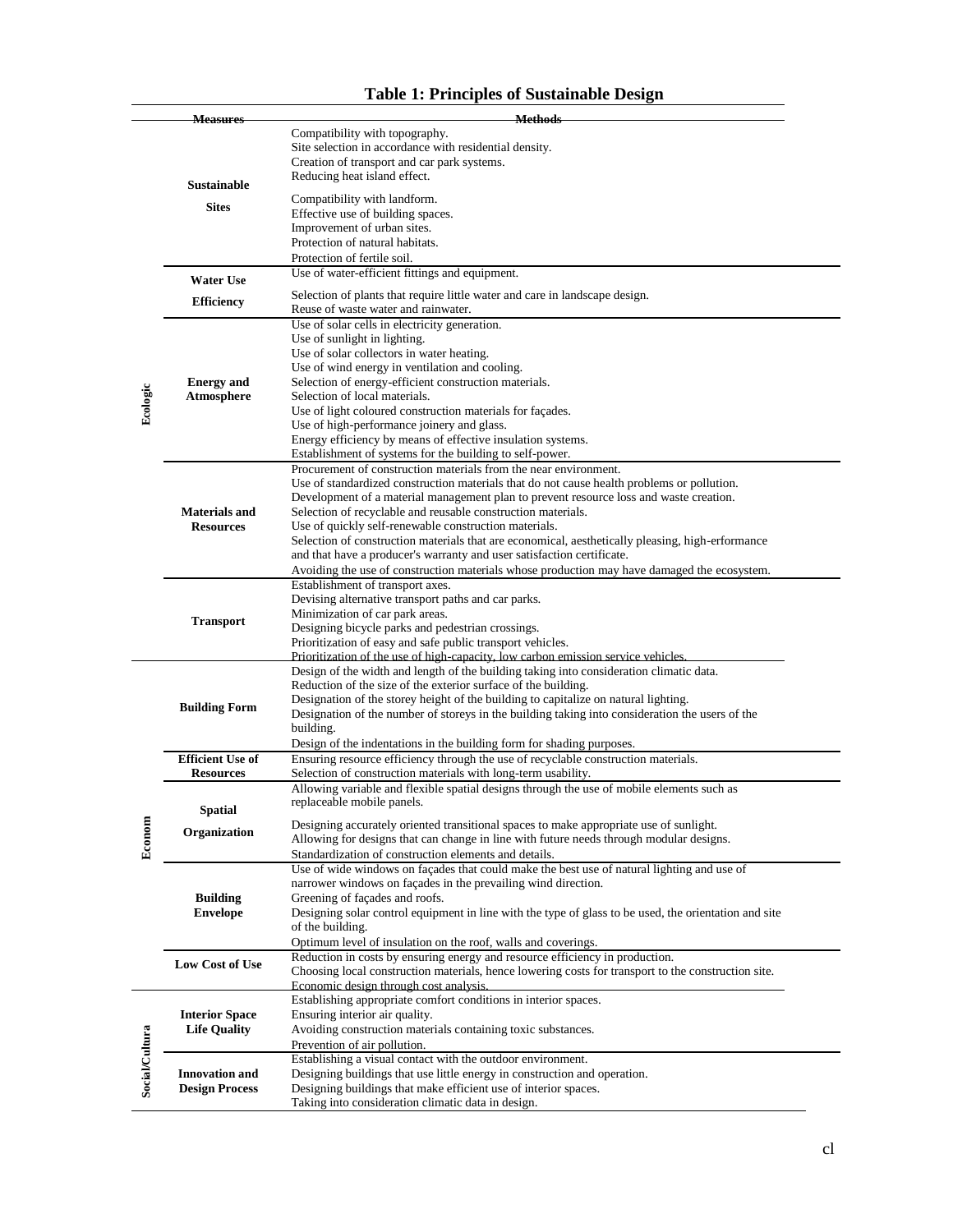In this scope, in this section of the dissertation, seven LEED-certified new buildings which are currently in use have been selected, and their design principles have been assessed in the application assessment tables. In these application assessment tables; s ustainable design principles that are applied in the buildings are awarded "+", those that are partially applied are awarded "±", and those that are not applied are awarded "-". An assessment method has been used to identify the effectiveness of LEED-certified buildings with respect to sustainable design. In this assessment method, first, the Ecological Sustainable Design (ESD), Economic Sustainable Design (ECSD), and Socio-cultural Sustainable Design (SCSD) principles applied in each of these buildings have been compared. Then, the buildings have been compared within the scope of ESD, ECSD, and SCSD principles, and findings from the assessment have been interpreted.

An objective method has been used to assess the effectiveness of the buildings in terms of sustainable design. As the recommended assessment method, the sustainable design principles presented in Chapter 2 have been used as the assessment criteria. The assessment criteria have been objectively given scores. The table shows the assessment indicator for the scoring of the buildings examined in the study. In these this indicator; sustainable design principles that are applied in the buildings are awarded "+", those that are partially applied are awarded " $\pm$ ", and those that are not applied are awarded "-". The signs "+", " $\pm$ ", and "-" are respectively accorded 2, 1, and 0 points.

| <b>Application Symbol</b> | <b>Application Situation</b> | Point |
|---------------------------|------------------------------|-------|
|                           | Applied                      |       |
|                           | Partially applied            |       |
|                           | Not applied                  |       |

At the end of the assessment, assessment principles are scored in accordance with the assessment indicator provided in the Table 2, and the effectiveness of the buildings in terms of sustainable design is ascertained in percentage terms. This assessment is provided in the assessment part of the Table 3. In accordance with the assessment table presented, it is seen that LEED certified buildings are successful applying sustainable design principles. It can be concluded that ecological, economic, and socio-cultural sustainable design principles have been implemented to a great extent in the LEED certified buildings that have been studied.

### **4. Evaluation of the Sample**

Certification points and sustainable design points of the sampled buildings are compared on a percentage basis in Table 4. Upon comparison of the certification points and sustainable design points of LEED certified buildings, it can be seen that the building ranking does not change. Therefore, it can be said that LEED certified buildings apply sustainable design principles. However, there is a difference between LEED assessment and sustainable design criteria points. Although the ranking stays the same, it is observed that each building has scored higher on sustainable design criteria on a 100 point basis, and that they satisfy sustainable design principles to a great extent.

As a result of the analyses and studies conducted, it can be said that while a thorough assessment of compatibility with the environment constitutes and important part of sustainable design criteria, LEED assessment criteria attach a great deal of importance to mechanical features. This makes it clear as to why score distribution in the criteria is different. Therefore, the reason why there is a slight drop in scores when certified buildings are assessed for sustainable design criteria becomes apparent. While buildings are assessed for energy and atmosphere, materials and resources, indoor air quality, sustainable sites, water efficiency, and innovation and design criteria in LEED assessment system; sustainable design criteria additionally assess the form of the building, efficient use of resources, spatial organization, building envelope, and low building use cost. These criteria make up 27% of the assessment for sustainable design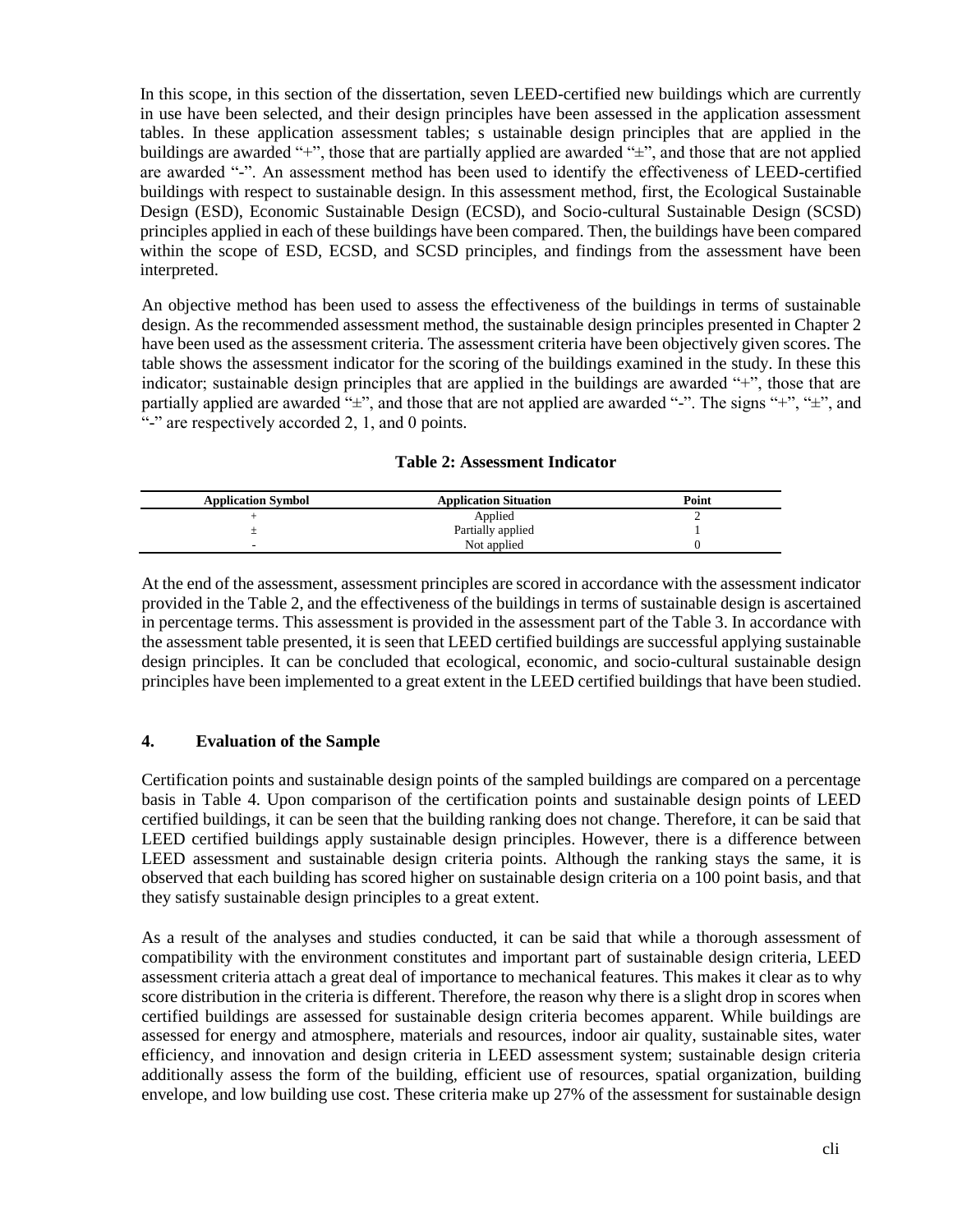|     |                    |                         | <b>Eser Holding Headquarters</b> | <b>Erle Green Academy</b>      | Nanotechnology Center<br>Sabanci University | Sinceam ARGE Building            | <b>Ragineering Building</b><br>Ozyegin University | Management Building<br>Basf Dilovası | Li-Fung Center      |            |                                   |                      | <b>Eser Holding Headquarters</b> | <b>Erle Green Academy</b>        | Nanotechnology Center<br>Sabanci University | Sisceam ARGE Building          | <b>Engineering Building</b><br>Ozyegia University | Management Building<br><b>Basf Dilovası</b> | Li-Fung Center |
|-----|--------------------|-------------------------|----------------------------------|--------------------------------|---------------------------------------------|----------------------------------|---------------------------------------------------|--------------------------------------|---------------------|------------|-----------------------------------|----------------------|----------------------------------|----------------------------------|---------------------------------------------|--------------------------------|---------------------------------------------------|---------------------------------------------|----------------|
|     |                    | ESD1.1                  | $\mathbf{2}$                     | $\overline{2}$                 | $\boldsymbol{2}$                            | $\overline{2}$                   | $\overline{2}$                                    | $\mathbf{1}$                         | 1                   |            |                                   | ECSD1.1              | $\overline{2}$                   | $\overline{2}$                   | $\overline{2}$                              | $\overline{2}$                 | $\overline{2}$                                    | $\overline{2}$                              | $\overline{2}$ |
|     |                    | ESD1.2                  | $\overline{2}$                   | $\overline{2}$                 | $\overline{2}$                              | $\overline{2}$                   | $\overline{2}$                                    | $\overline{2}$                       | $\overline{2}$      |            |                                   | ECSD1.2              | $\overline{2}$                   | $\overline{2}$                   | $\overline{2}$                              | $\overline{2}$                 | $\mathbf{1}$                                      | $\overline{2}$                              | $\overline{2}$ |
|     |                    | ESD1.3                  | $\overline{2}$                   | $\mathbf{1}$                   | $\mathbf 0$                                 | $\mathbf{0}$                     | $\mathbf{1}$                                      | $\mathbf{1}$                         | $\mathbf{1}$        |            |                                   | <b>ECSD1 ECSD1.3</b> | $\overline{2}$                   | $\overline{2}$                   | $\overline{2}$                              | $\overline{2}$                 | $\overline{2}$                                    | $\overline{2}$                              | $\overline{2}$ |
|     |                    | ESD1 ESD1.4             | $\overline{2}$                   | $\overline{2}$                 | $\overline{2}$                              | $\overline{2}$                   | $\overline{2}$                                    | $\overline{2}$                       | $\overline{2}$      |            |                                   | ECSD1.4              | $\overline{c}$                   | $\overline{2}$                   | $\overline{2}$                              | $\overline{2}$                 | $\overline{c}$                                    | $\overline{2}$                              | $\overline{2}$ |
|     |                    | ESD1.5                  | $\overline{2}$                   | $\overline{2}$                 | $\overline{2}$                              | $\overline{2}$                   | $\mathbf{1}$                                      | $\mathbf{1}$                         | 1                   |            |                                   | ECSD1.5              | $\overline{2}$                   | $\overline{2}$                   | $\overline{2}$                              | $\overline{2}$                 | 1                                                 | $\overline{2}$                              | 1              |
|     |                    | ESD1.6                  | $\overline{2}$                   | $\overline{2}$                 | $\overline{2}$                              | $\overline{2}$                   | $\overline{2}$                                    | $\mathbf{1}$                         | $\overline{2}$      |            |                                   | EKST2.1              | $\overline{c}$                   | $\overline{2}$                   | $\overline{c}$                              | $\overline{2}$                 | $\overline{2}$                                    | $\overline{c}$                              | $\overline{2}$ |
|     |                    | ESD1.7                  | $\sqrt{2}$                       | $\overline{c}$                 | $\overline{2}$                              | $\mathbf{0}$                     | $\mathbf{1}$                                      | $\mathbf{1}$                         | $\mathbf{1}$        |            | ECSD <sub>2</sub>                 | EKST2.2              | $\overline{2}$                   | $\overline{2}$                   | $\overline{2}$                              | $\overline{2}$                 | $\overline{2}$                                    | $\overline{2}$                              | 1              |
|     |                    | ESD <sub>2.1</sub>      | $\overline{2}$                   | $\overline{2}$                 | $\overline{2}$                              | $\overline{2}$                   | $\overline{2}$                                    | 1                                    | $\mathbf{1}$        |            |                                   | ECSD3.1              | $\overline{c}$                   | $\mathbf{0}$                     | $\mathbf{0}$                                | $\overline{0}$                 | $\mathbf{0}$                                      | $\mathbf{0}$                                | $\mathbf{0}$   |
|     | ESD <sub>2</sub>   | ESD <sub>2.2</sub>      | $\overline{2}$                   | $\boldsymbol{2}$               | $\mathbf{1}$                                | $\mathbf{1}$                     | 1                                                 | $\mathbf 2$                          | 2                   |            |                                   | ECSD3.2              | $\overline{2}$                   | $\overline{2}$                   | $\overline{2}$                              | 2                              | $\overline{2}$                                    | $\overline{2}$                              | $\overline{2}$ |
|     |                    | ESD <sub>2.3</sub>      | $\overline{\mathbf{2}}$          | $\overline{2}$                 | $\mathbf{1}$                                | $\mathbf{1}$                     | $\mathbf{1}$                                      | $\mathbf{1}$                         | $\overline{2}$      | ECSD       | ECSD3                             | ECSD3.3              | $\overline{0}$                   | $\mathbf 0$                      | $\mathbf{0}$                                | $\mathbf{0}$                   | $\overline{0}$                                    | $\mathbf{0}$                                | $\mathbf{0}$   |
|     |                    | ESD3.1                  | $\overline{2}$                   | $\overline{2}$                 | $\mathbf{0}$                                | $\overline{2}$                   | $\mathbf{0}$                                      | $\mathbf{0}$                         | $\mathbf{0}$        |            |                                   | ECSD3.4              | $\overline{2}$                   | $\overline{2}$                   | $\overline{2}$                              | $\overline{2}$                 | $\overline{2}$                                    | $\overline{2}$                              | $\overline{2}$ |
|     |                    | ESD3.2                  | $\overline{2}$                   | $\overline{2}$                 | $\overline{2}$                              | $\overline{2}$                   | $\overline{2}$                                    | $\overline{2}$                       | $\overline{2}$      |            |                                   | ECSD4.1              | $\mathbf{0}$                     | $\overline{2}$                   | $\overline{2}$                              | $\mathbf{1}$                   | $\mathbf{1}$                                      | $\overline{2}$                              | $\overline{2}$ |
|     |                    | ESD3.3                  | $\overline{2}$                   | $\overline{2}$                 | $\boldsymbol{2}$                            | $\mathbf{1}$                     | $\mathbf{0}$                                      | $\mathbf 0$                          | 0                   |            |                                   | ECSD4.2              | $\overline{2}$                   | $\mathbf{0}$                     | $\theta$                                    | $\overline{2}$                 | $\overline{2}$                                    | $\mathbf 0$                                 | $\bf 0$        |
|     |                    | ESD3.4                  | $\overline{2}$                   | $\overline{2}$                 | $\overline{2}$                              | $\overline{2}$                   | $\mathbf{0}$                                      | $\mathbf{0}$                         | $\mathbf{0}$        |            | ECSD4                             | ECSD4.3              | $\overline{2}$                   | $\overline{2}$                   | $\overline{2}$                              | $\overline{2}$                 | $\mathbf{1}$                                      | $\overline{2}$                              | $\overline{2}$ |
|     |                    | ESD3.5                  | $\overline{2}$                   | $\overline{2}$                 | $\sqrt{2}$                                  | $\overline{2}$                   | $\sqrt{2}$                                        | $\sqrt{2}$                           | $\overline{2}$      |            |                                   | ECSD4.4              | $\overline{2}$                   | $\overline{2}$                   | $\overline{2}$                              | $\overline{2}$                 | $\overline{2}$                                    | $\overline{2}$                              | $\overline{2}$ |
| ESD | ESD3               | ESD3.6                  | $\overline{2}$                   | $\overline{2}$                 | $\overline{2}$                              | $\overline{2}$                   | $\overline{2}$                                    | $\overline{2}$                       | $\overline{2}$      |            |                                   | ECSD5.1              | $\overline{2}$                   | $\overline{2}$                   | $\overline{2}$                              | $\overline{2}$                 | $\overline{c}$                                    | $\overline{2}$                              | $\mathbf{1}$   |
|     |                    | ESD3.7                  | $\mathbf{2}$                     | $\overline{2}$                 | $\overline{2}$                              | $\overline{2}$                   | $\boldsymbol{2}$                                  | $\mathbf{1}$                         | $\mathbf{1}$        |            |                                   | ECSD5 ECSD5.2        | $\overline{2}$                   | $\overline{2}$                   | $\overline{2}$                              | $\overline{2}$                 | $\overline{2}$                                    | $\overline{2}$                              | $\overline{2}$ |
|     |                    | ESD3.8                  | $\overline{2}$                   | $\overline{c}$                 | $\overline{c}$                              | $\overline{2}$                   | $\overline{2}$                                    | $\overline{2}$                       | $\overline{c}$      |            |                                   | ECSD5.3              | $\overline{2}$                   | $\overline{2}$                   | $\mathbf{1}$                                | $\mathbf{1}$                   | $\mathbf{1}$                                      | $\mathbf{1}$                                | $1\,$          |
|     |                    | ESD3.9                  | $\overline{2}$                   | $\overline{2}$                 | $\overline{2}$                              | $\overline{2}$                   | $\overline{2}$                                    | $\overline{2}$                       | $\overline{2}$      |            | Point                             | (.36)                | 32                               | 30                               | 29                                          | 30                             | 27                                                | 29                                          | 26             |
|     |                    | ESD3.10                 | $\overline{2}$                   | $\overline{2}$                 | $\mathbf{0}$                                | $\overline{2}$                   | 1                                                 | $\mathbf{0}$                         | 0                   |            |                                   |                      |                                  |                                  |                                             |                                |                                                   |                                             |                |
|     |                    | ESD4.1                  | $\overline{2}$                   | $\mathbf{0}$                   | $\mathbf{0}$                                | $\mathbf{0}$                     | $\overline{2}$                                    | $\overline{2}$                       | 1                   |            | <b>Percentage Point</b><br>(/100) |                      | 89                               | 83                               | 81                                          | 83                             | 75                                                | 81                                          | 72             |
|     | ESD4               | ESD4.6                  | $\overline{2}$                   | $\overline{2}$                 | $\overline{2}$                              | $\overline{2}$                   | $\mathbf{1}$                                      | $\overline{2}$                       | $\mathbf{1}$        |            |                                   |                      |                                  |                                  |                                             |                                |                                                   |                                             |                |
|     |                    | ESD4.7                  | $\overline{2}$                   | $\mathbf{1}$                   | $\overline{2}$                              | $\mathbf{1}$                     | $\mathbf{1}$                                      | $\mathbf{1}$                         | $\mathbf{1}$        |            |                                   |                      |                                  |                                  |                                             |                                |                                                   |                                             |                |
|     |                    | ESD5.1                  | $\mathbf{2}$                     | $\overline{2}$                 | $\overline{2}$                              | $\overline{2}$                   | $\overline{2}$                                    | $\overline{2}$                       | $\overline{2}$      |            |                                   |                      |                                  |                                  |                                             |                                |                                                   |                                             |                |
|     |                    | ESD5.2                  | $\overline{\mathbf{2}}$          | $\mathbf{1}$                   | $\mathbf{1}$                                | $\mathbf{1}$                     | $\mathbf{1}$                                      | $\overline{2}$                       | $\mathbf{1}$        |            |                                   |                      |                                  |                                  |                                             |                                |                                                   |                                             |                |
|     |                    |                         | $\overline{2}$                   | $\overline{2}$                 | $\mathbf{0}$                                | 0                                | $\overline{2}$                                    | $\overline{2}$                       | $\overline{2}$      |            |                                   |                      |                                  |                                  |                                             |                                |                                                   | <b>Basf Dilovası</b>                        |                |
|     | ESD5               | ESD5.3                  | $\overline{2}$                   | $\mathbf{0}$                   | $\mathbf{1}$                                | $\mathbf{0}$                     |                                                   | $\mathbf{0}$                         | $\overline{2}$      |            |                                   |                      |                                  | <b>Krlo Green Academy</b>        | Sabanci University                          |                                | <b>Engineering Building</b><br>Ozyegia University | Management Building                         | Li-Fung Center |
|     |                    | ESD5.4                  | $\overline{2}$                   |                                | $\overline{2}$                              | $\overline{2}$                   | $\mathbf{1}$<br>$\overline{2}$                    | $\overline{2}$                       | 0                   |            |                                   |                      | <b>Eser Holding Headquarters</b> |                                  | Nanotechnology Center                       | Siecam ARGE Building           |                                                   |                                             |                |
|     |                    | ESD5.5                  |                                  | $\mathbf{1}$                   |                                             |                                  |                                                   |                                      |                     |            |                                   |                      |                                  |                                  |                                             |                                |                                                   |                                             |                |
|     |                    | ESD5.6                  | $\overline{2}$<br>$\overline{2}$ | $\mathbf{1}$<br>$\overline{2}$ | $\overline{c}$<br>$\overline{2}$            | $\overline{2}$<br>$\overline{2}$ | $\,1$<br>$\mathbf{1}$                             | $\mathbf{I}$<br>$\overline{2}$       | 0<br>$\overline{a}$ |            |                                   | SCSD1.1              | $\overline{2}$<br>$\overline{2}$ | $\overline{2}$<br>$\overline{2}$ | $\overline{2}$<br>$\overline{2}$            | $\mathbf{2}$<br>$\overline{c}$ | $\overline{2}$<br>$\overline{2}$                  | $\mathbf{2}$<br>$\overline{2}$              | $\overline{2}$ |
|     |                    | ESD6.1                  |                                  |                                |                                             | $\overline{2}$                   |                                                   |                                      |                     |            | <b>SCSD1</b>                      | SCSD1.2              | $\overline{2}$                   |                                  |                                             |                                |                                                   |                                             | $\overline{c}$ |
|     |                    | ESD6.2                  | $\overline{\mathbf{2}}$          | $\mathbf{2}$                   | $\overline{c}$                              |                                  | $\overline{2}$                                    | $\mathbf{2}$                         | $\overline{2}$      | <b>CSD</b> |                                   | SCSD1.3              |                                  | $\overline{2}$                   | $\overline{2}$                              | $\overline{2}$                 | $\overline{2}$                                    | $\overline{2}$                              | $\overline{2}$ |
|     | <b>ESD6</b> ESD6.4 | ESD6.3                  | $\mathbf{0}$                     | $\overline{a}$                 | $\overline{2}$                              | $\overline{2}$                   | $\mathbf{1}$                                      | 1.                                   | 0                   |            |                                   | SCSD1.4              | $\overline{2}$                   | $\mathbf{2}$                     | $\mathbf{2}$                                | $\mathbf{2}$                   | $\mathbf{2}$                                      | $\mathbf{2}$                                | $\overline{2}$ |
|     |                    |                         | $\overline{2}$                   | $\overline{2}$                 | $\mathbf{2}$                                | $\overline{2}$                   | $\overline{2}$                                    | $\overline{2}$                       | $\mathbf{2}$        |            | SCSD <sub>2</sub>                 | SCSD2.1              | $\overline{2}$                   | $\overline{2}$                   | $\overline{2}$                              | $\mathbf{2}$                   | $\overline{2}$                                    | $\mathbf{2}$                                | $\overline{2}$ |
|     |                    | ESD6.5                  | $\mathbf{0}$                     | $\overline{2}$                 | $\mathbf{0}$                                | $\mathbf{0}$                     | $\overline{2}$                                    | $\mathbf{0}$                         | 0                   |            |                                   | SCSD <sub>2.2</sub>  | $\mathbf{2}$                     | $\overline{2}$                   | $\mathbf{2}$                                | $\overline{2}$                 | $\mathbf{2}$                                      | $\mathbf{2}$                                | $\mathbf{2}$   |
|     |                    | ESD6.6                  | $\overline{2}$                   | 2                              | $\overline{2}$                              | $\circ$                          | $\overline{2}$                                    | $\overline{2}$                       | $\overline{2}$      |            |                                   | SCSD <sub>2.3</sub>  | $\overline{2}$                   | $\overline{2}$                   | $\overline{2}$                              | $\overline{2}$                 | $\overline{2}$                                    | $\overline{2}$                              | $\overline{2}$ |
|     |                    | ESD6.7                  | $\overline{2}$                   | $\overline{2}$                 | $\tilde{c}$                                 | $\overline{2}$                   | $\mathbf{1}$                                      | $\overline{2}$                       | 1                   |            |                                   | SCSD2.4              | $\overline{2}$                   | $\overline{2}$                   | $\overline{2}$                              | $\overline{2}$                 | $\overline{2}$                                    | $\overline{2}$                              | $\overline{2}$ |
|     | Point (/80)        |                         | 76                               | 67                             | 62                                          | 59                               | 58                                                | 54                                   | 50                  |            | Point $(./16)$                    |                      | 16                               | 16                               | 16                                          | 16                             | 16                                                | 16                                          | 16             |
|     | (/100)             | <b>Percentage Point</b> | 95                               | 84                             | 78                                          | 74                               | 73                                                | 68                                   | 63                  |            | <b>Percentage Point</b><br>(/100) |                      | 100                              | 100                              | 100                                         | 100                            | 100                                               | 100                                         | 100            |

**Tablo 3: Assesment Table of LEED Certified Buildings In Terms of Sustainable Design**

The sampled buildings have been designed with the objective of less energy consumption. Solar control has been ensured through façade design features. These design features include horizontal glass sunshades, a second façade, and solar panels. Special attention has been paid to recyclable and local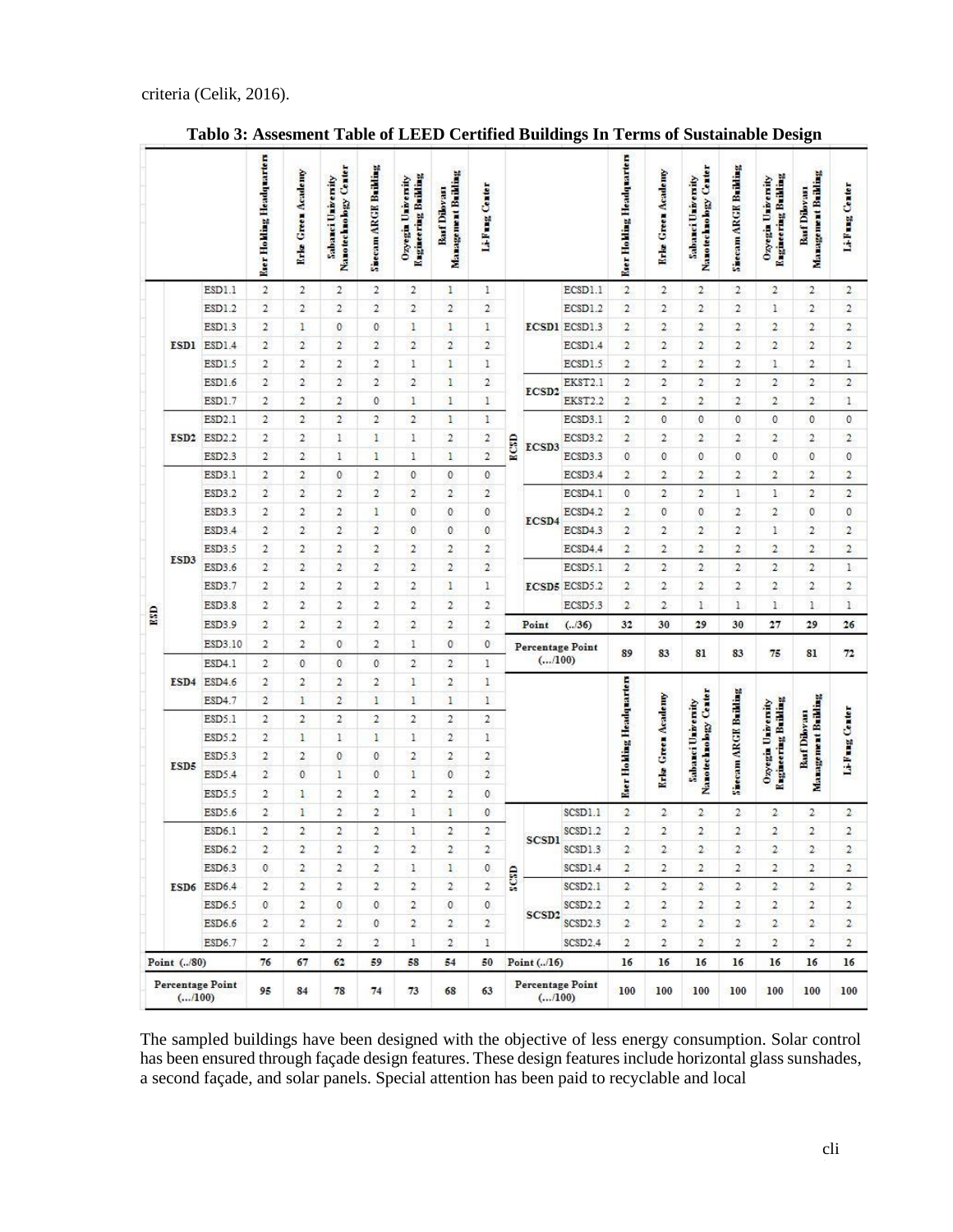material use in design. Perforated metal meshes, façade panels, and glass materials have been used for the façade and roof. Spaces in the buildings have been designed to receive the best sunlight. Use of renewable energy resources is on the forefront; solar power is used for water heating, and wind energy for ventilation and cooling. Only local plants have been used in landscape design. The buildings have green roofs. Rainwater is recovered and used for irrigation. The water systems in use enable water saving. All the buildings have been designed with the environment and human health in mind, and the design is based on light and transparency (Celik, 2016).

| Table 4. Evaluation of the sample |  |  |  |  |
|-----------------------------------|--|--|--|--|
|-----------------------------------|--|--|--|--|

|                                       |     | Eser HoldingHeadquarters | Б<br>ق<br>ت<br>Academy<br>Erke | UniversityNa note chnology C<br>Sabanci<br>enter |     | UniversityEngineeringBuildin<br>Sisecam ARGEBuilding<br>$0$ zyegm<br><b>b</b> o | DilovasıManagementBuilding<br>Basf | Center<br>Li-Fung |
|---------------------------------------|-----|--------------------------|--------------------------------|--------------------------------------------------|-----|---------------------------------------------------------------------------------|------------------------------------|-------------------|
| Certification Point (/110)            | 92  |                          | 82                             | 79                                               | 76  | 72                                                                              | 72                                 | 54                |
| Certification Point (/100)            | 83  |                          | 74                             | 71                                               | 69  | 65                                                                              | 65                                 | 49                |
| Total Sustainable Design Point (/132) | 124 |                          | 113                            | 107                                              | 105 | 101                                                                             | 99                                 | 92                |
| Total Sustainable Design Point (/100) | 94  |                          | 86                             | 81                                               | 80  | 77                                                                              | 75                                 | 70                |

Mechanic systems make up the superior features of the buildings which have achieved high scores. For example, Eser Holding Headquarters has created a clean air feed system by installing CO<sub>2</sub> sensors. Temperature control systems have been installed. Sun tubes have been used for the roof floor. VRV has been used as the heating-cooling medium. Earth source heat pumps and cogeneration units have been installed. Furthermore, there are superior features in sustainable sites criteria as well. An example is the consideration for the creation of bicycle parks and bus stops in addition to the car park. Additionally, use of exterior lighting to minimize light pollution is another superior detail.

### **5. Results and Conclusion**

Being green in the construction sector means designing and constructing buildings with a view to minimizing the damage to the environment, climate, and human health for the whole lifecycle of a building. This is not a decision that solely concerns construction technology. Sometimes, decisions taken right at the beginning of the design process can be the most important decisions in terms of being green. Therefore, decisions taken right at the beginning of the design process, if they do not take into account green building principles, might cause the costs of use of the building (energy costs, etc.) to climb up in the future. Ecologically-friendly design improves the quality of products and services with better design and at the same time minimizes the environmental impact of the building throughout its lifecycle. Sustainable design aims to build green buildings which are "environmentally responsible, profitable, and healthy for working and residential purposes". Today, the concept of "eco-design" has become a part of the framework drawn by the "design for sustainability". In this context, designers interested in sustainable design should create designs that do not disrupt ecological cycles.

The study assesses the LEED certification systems and the practices in Turkey, implemented within the scope of sustainable design principles, to control the negative environmental impacts of buildings. The objective set by this study is to look at the LEED-certified buildings in Turkey, LEED being the most widespread of the green certification systems; to assess the buildings selected as examples in terms of sustainable design criteria; and as a result, to enhance the contribution to the design process of the architect, who is the most important member of the design team.